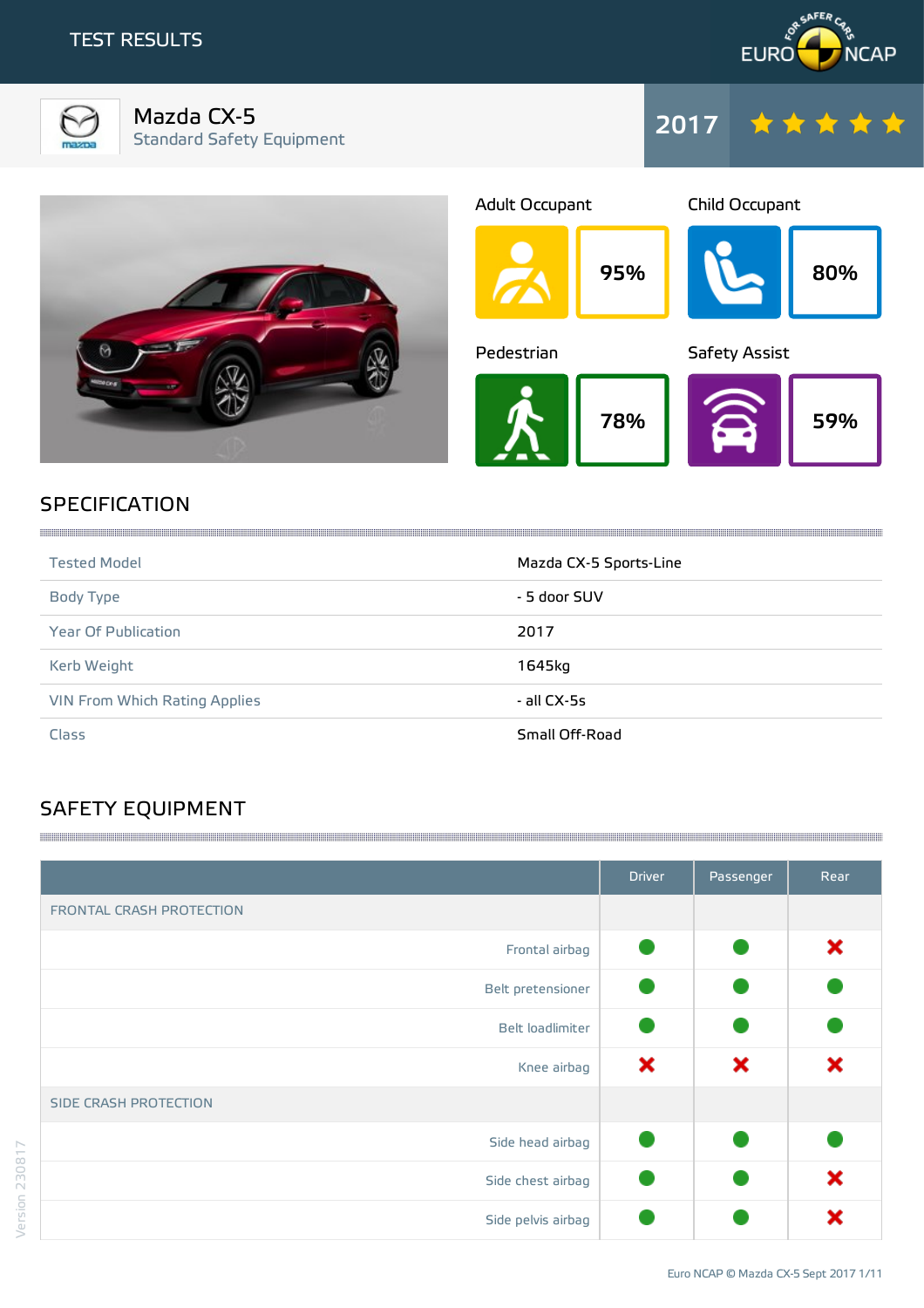

## SAFETY EQUIPMENT (NEXT)

|                         | <b>Driver</b> | Passenger | Rear |
|-------------------------|---------------|-----------|------|
| <b>CHILD PROTECTION</b> |               |           |      |
| Isofix                  |               | ×         |      |
| Integrated CRS          |               | ×         | ×    |
| Airbag cut-off switch   |               |           |      |
| <b>SAFETY ASSIST</b>    |               |           |      |
| Seat Belt Reminder      |               |           |      |

<u> 1989 - Andrea Stadt Stadt Stadt Stadt Stadt Stadt Stadt Stadt Stadt Stadt Stadt Stadt Stadt Stadt Stadt Stadt Stadt Stadt Stadt Stadt Stadt Stadt Stadt Stadt Stadt Stadt Stadt Stadt Stadt Stadt Stadt Stadt Stadt Stadt St</u>

| <b>OTHER SYSTEMS</b>    |   |
|-------------------------|---|
| Active Bonnet (Hood)    | × |
| <b>AEB City</b>         |   |
| AEB Inter-Urban         |   |
| Speed Assistance System |   |
| Lane Assist System      |   |

Note: Other equipment may be available on the vehicle but was not considered in the test year.

- **Fitted to the vehicle as standard**  $\bigcirc$  Fitted to the vehicle as part of the safety pack
- Not fitted to the test vehicle but available as option or as part of the safety pack  $\bigtimes$  Not available  $\qquad$  Not applicable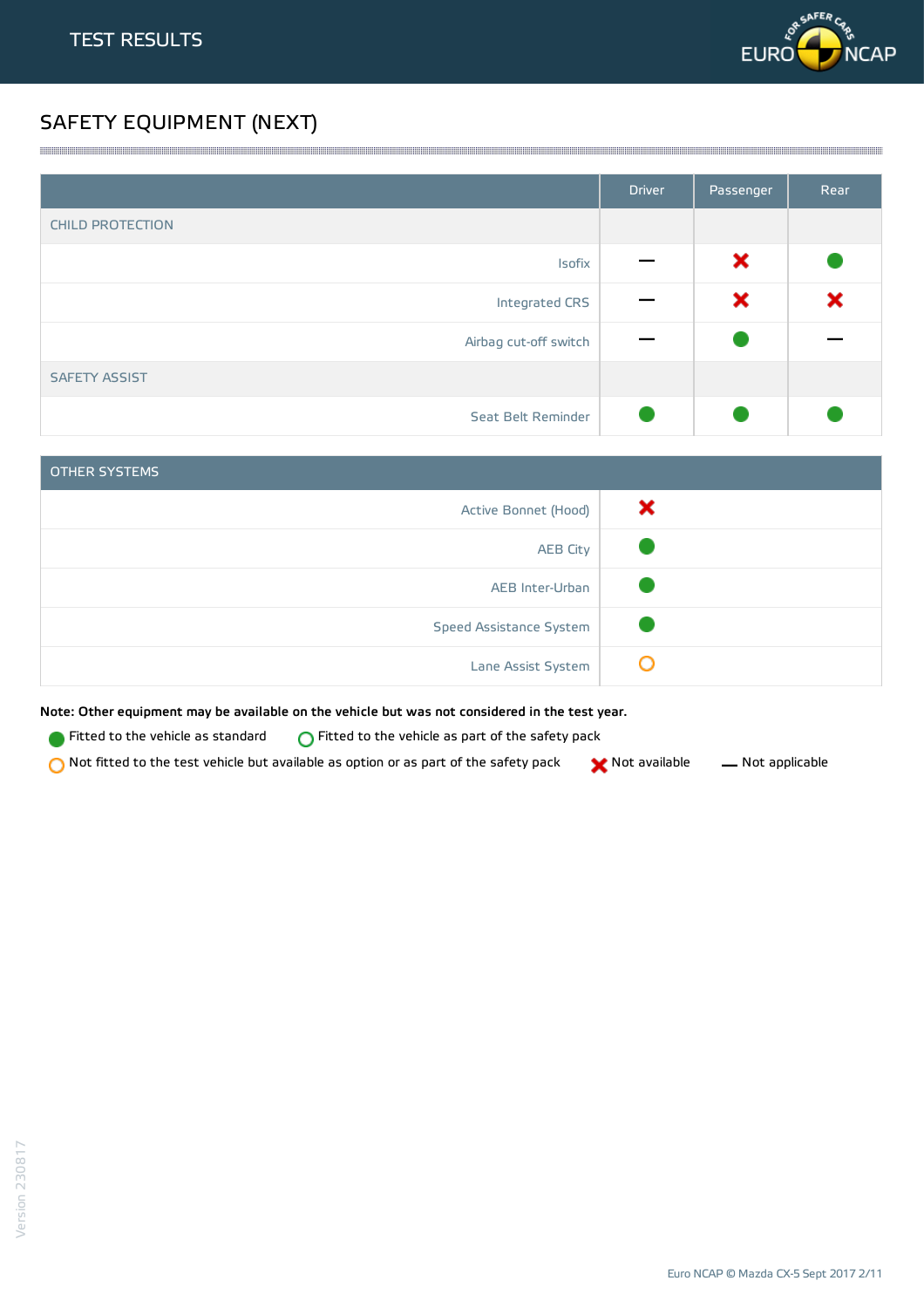







Version 230817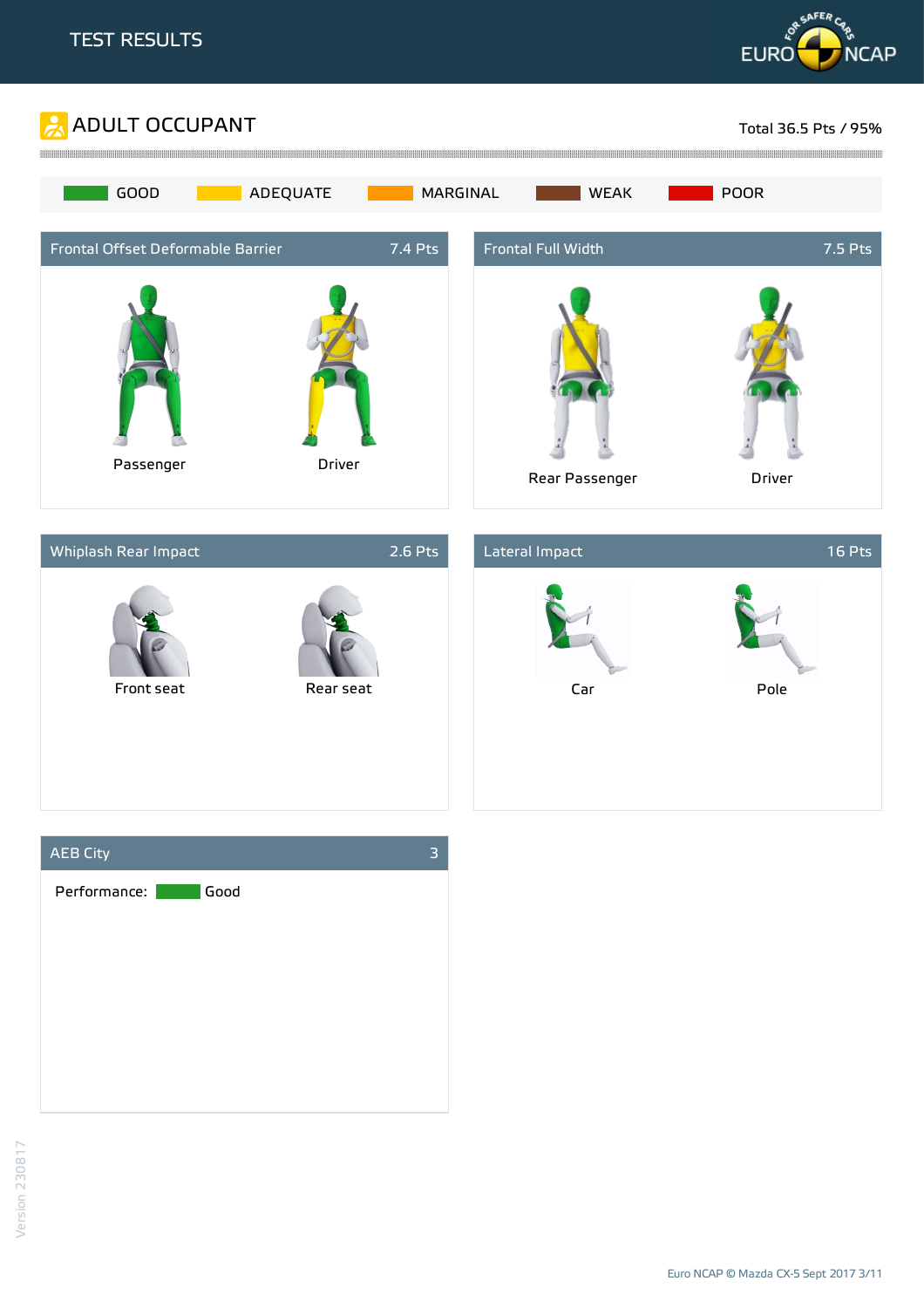

# ADULT OCCUPANT TO A RESERVE TO A RESERVE TO A RESERVE TOTAL 36.5 Pts / 95%

### Comments

The passenger compartment of the CX-5 remained stable in the frontal offset test. Dummy readings indicated good protection of the knees and femurs of both the driver and passenger. Mazda showed that a similar level of protection would be provided to occupants of different sizes and to those sat in different positions. In the full-width rigid barrier test, protection of both the driver and the rear seat passenger was good or adequate. In both the side barrier test and the more severe side pole impact, protection of all critical body regions was good and the CX-5 scored maximum points. Tests on the front seats and head restraints demonstrated good protection against whiplash injury in the event of a rear-end collision. A geometric assessment of the rear seats indicated good whiplash protection there too. The CX-5 has autonomous emergency braking as standard equipment. Tests of its functionality at the low speeds typical of city driving at which many whiplash injuries are caused showed good performance, with collisions avoided at all test speeds.

the contract of the contract of the contract of the contract of the contract of the contract of the contract of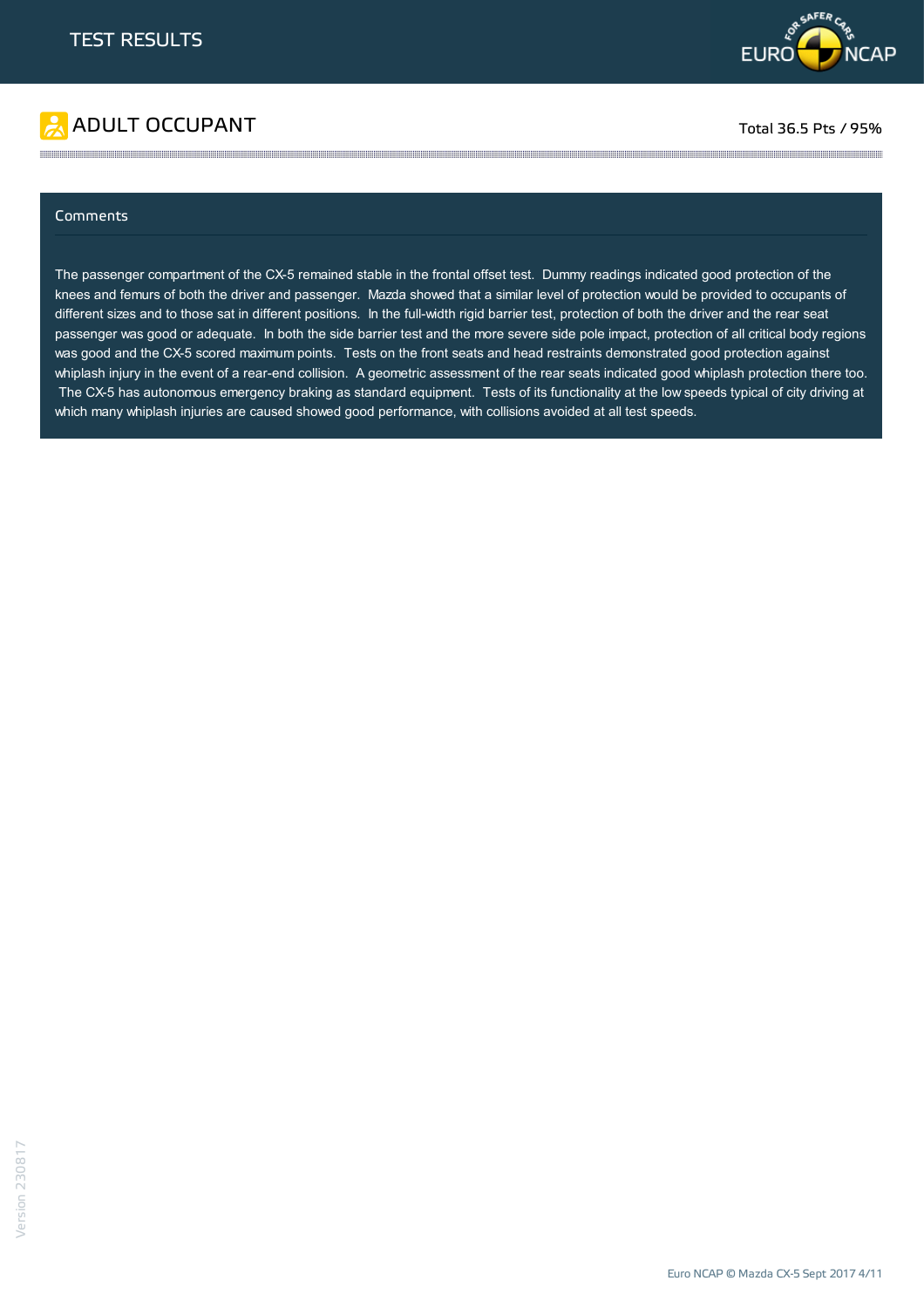





Restraint for 6 year old child: RÖMER Kidfix XP Restraint for 10 year old child: RÖMER Kidfix XP Safety Features 8 Pts

|                                                                                                        | Front<br>Passenger       | 2nd row<br>outboard              | 2nd row<br>center |
|--------------------------------------------------------------------------------------------------------|--------------------------|----------------------------------|-------------------|
| <b>Isofix</b>                                                                                          | ×                        |                                  | ×                 |
| i-Size                                                                                                 | ×                        |                                  | ×                 |
| Integrated CRS                                                                                         | ×                        | ×                                | ×                 |
| Fitted to test car as standard<br>Not on test car but available as option                              | Not available            |                                  |                   |
| <b>CRS Installation Check</b>                                                                          |                          |                                  | 10.5 Pts          |
| Install without problem<br>Install with care<br>Safety critical problem                                | Installation not allowed |                                  |                   |
| <b>E</b> i-Size CRS                                                                                    |                          |                                  |                   |
| Maxi Cosi 2way Pearl & 2wayFix<br>Maxi Cosi 2way Pearl & 2wayFix<br>$((ra)ru)(())$<br>(forward) (Size) |                          | BeSafe iZi Kid X2 i-Size (iSize) |                   |
|                                                                                                        |                          |                                  |                   |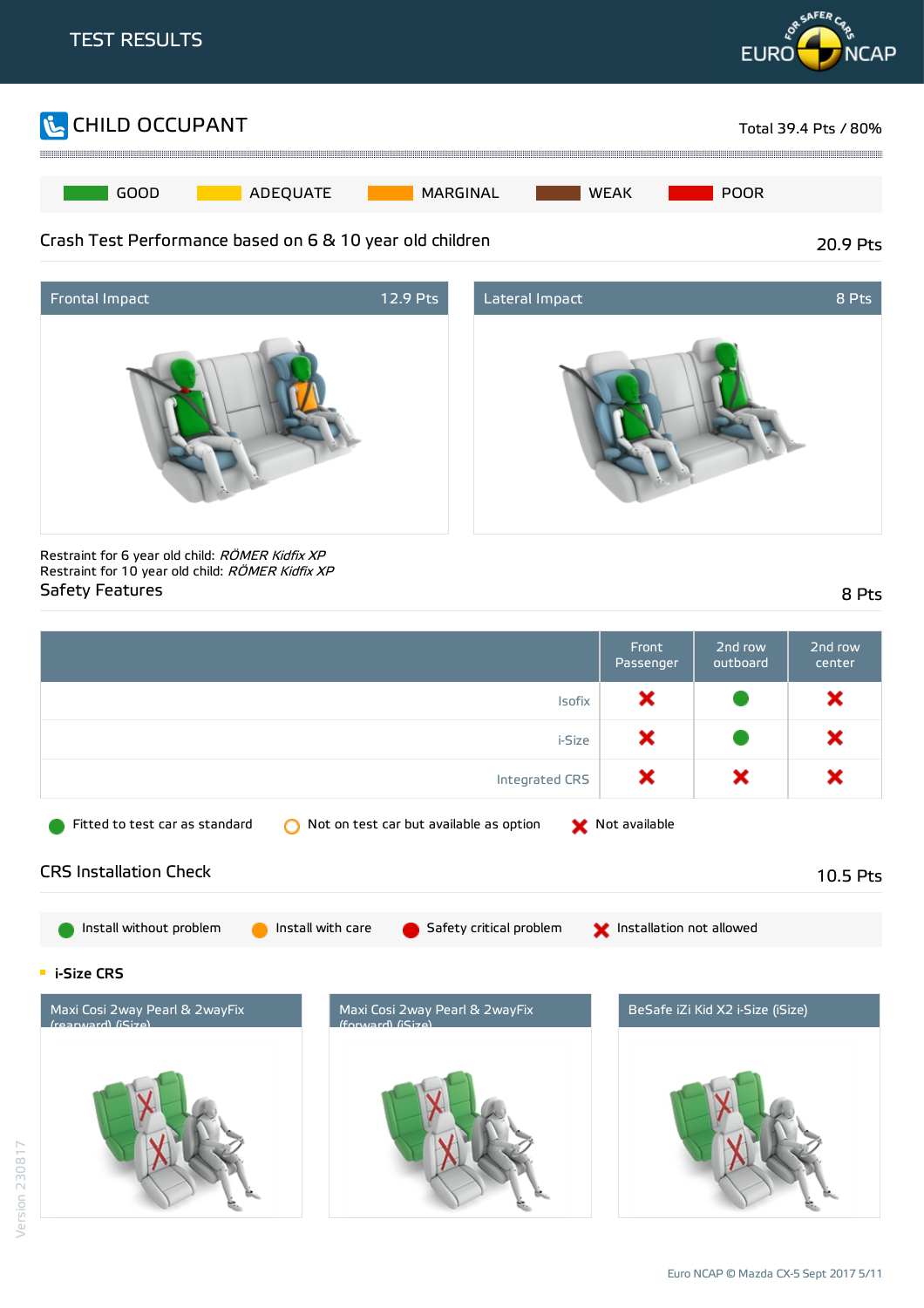

# **The CHILD OCCUPANT** Total 39.4 Pts / 80%

## **ISOFIX CRS**



## Römer KidFix XP (ISOFIX)



the contract of the contract of the contract of the contract of the contract of the contract of the contract of





## **Universal Belted CRS**



### Römer KidFix XP (Belt)





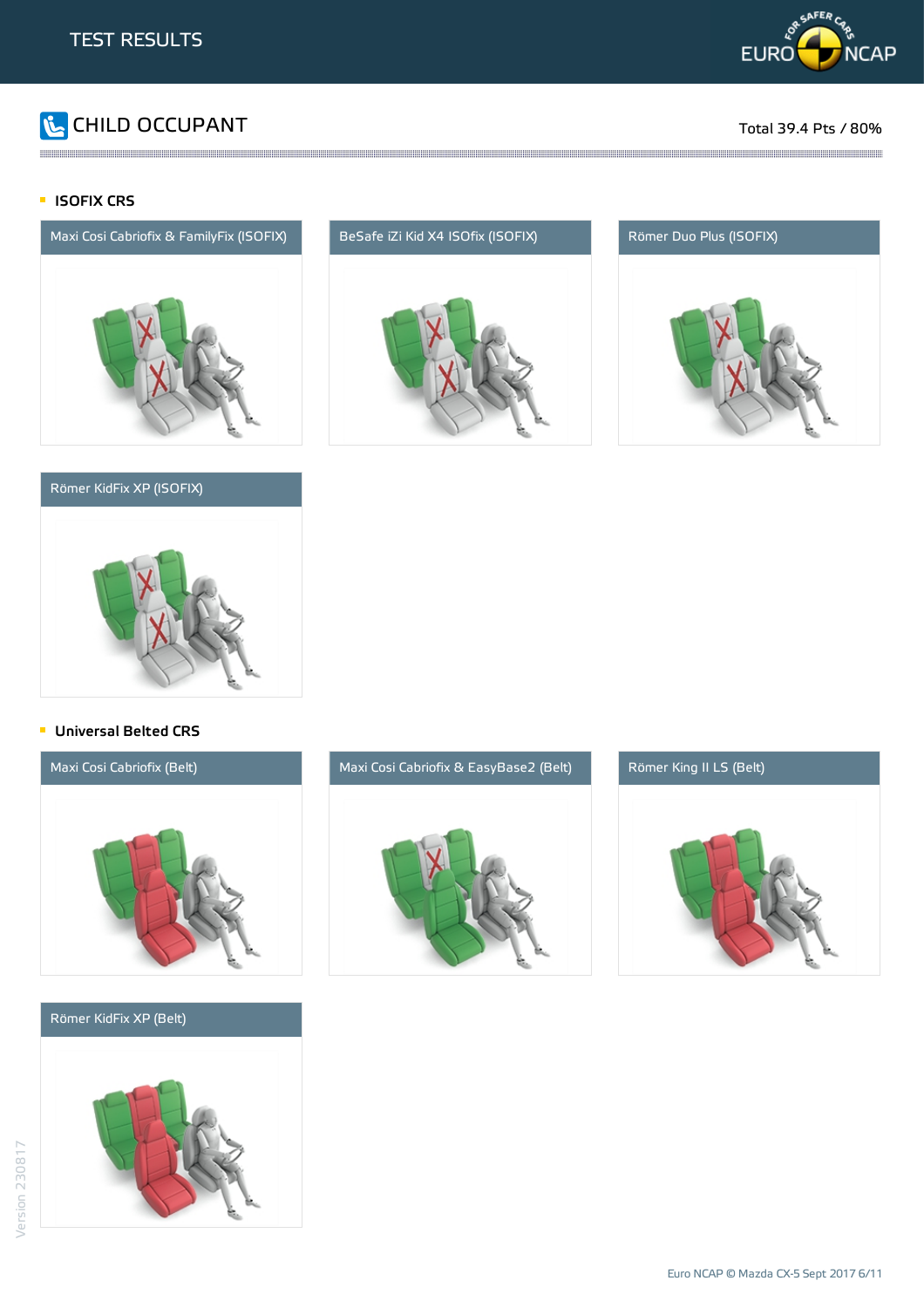



|                                                                                                     | <b>Seat Position</b> |             |               |              |
|-----------------------------------------------------------------------------------------------------|----------------------|-------------|---------------|--------------|
|                                                                                                     | Front                | 2nd row     |               |              |
|                                                                                                     | <b>PASSENGER</b>     | <b>LEFT</b> | <b>CENTER</b> | <b>RIGHT</b> |
| Maxi Cosi 2way Pearl & 2wayFix (rearward) (iSize)                                                   | $\Box$               |             | $\Box$        |              |
| Maxi Cosi 2way Pearl & 2wayFix (forward) (iSize)                                                    | $\Box$               |             | $\Box$        |              |
| BeSafe iZi Kid X2 i-Size (iSize)                                                                    | $\Box$               |             | $\Box$        |              |
| Maxi Cosi Cabriofix & FamilyFix (ISOFIX)                                                            | $\Box$               |             | $\Box$        |              |
| BeSafe iZi Kid X4 ISOfix (ISOFIX)                                                                   | $\Box$               |             | $\Box$        |              |
| Römer Duo Plus (ISOFIX)                                                                             | $\Box$               |             | $\Box$        |              |
| Römer KidFix XP (ISOFIX)                                                                            | $\Box$               |             | $\Box$        |              |
| Maxi Cosi Cabriofix (Belt)                                                                          |                      |             |               |              |
| Maxi Cosi Cabriofix & EasyBase2 (Belt)                                                              |                      |             | ×             |              |
| Römer King II LS (Belt)                                                                             |                      |             |               |              |
| Römer KidFix XP (Belt)                                                                              |                      |             |               |              |
| Install without problem<br>Install with care<br>Safety critical problem<br>Installation not allowed |                      |             |               |              |

and the contract of the contract of the contract of the contract of the contract of the contract of the contract of the contract of the contract of the contract of the contract of the contract of the contract of the contra

### Comments

In the frontal offset test, protection of the 10 year dummy was good for the chest and the head. However, dummy readings of neck tension indicated poor protection of this part of the body. Protection of the chest of the 6 year dummy was marginal but that of the head and neck was good. In the side barrier test, both dummies were well protected. The front passenger airbag is automatically disabled to allow a rearward-facing child restraint to be used in that seating position. Mazda showed that the system worked robustly and the system was rewarded. Some universal child restraints should not be used in the front passenger and rear centre seating positions but all restraints tested by Euro NCAP could be properly installed and accommodated in the rear outboard seats.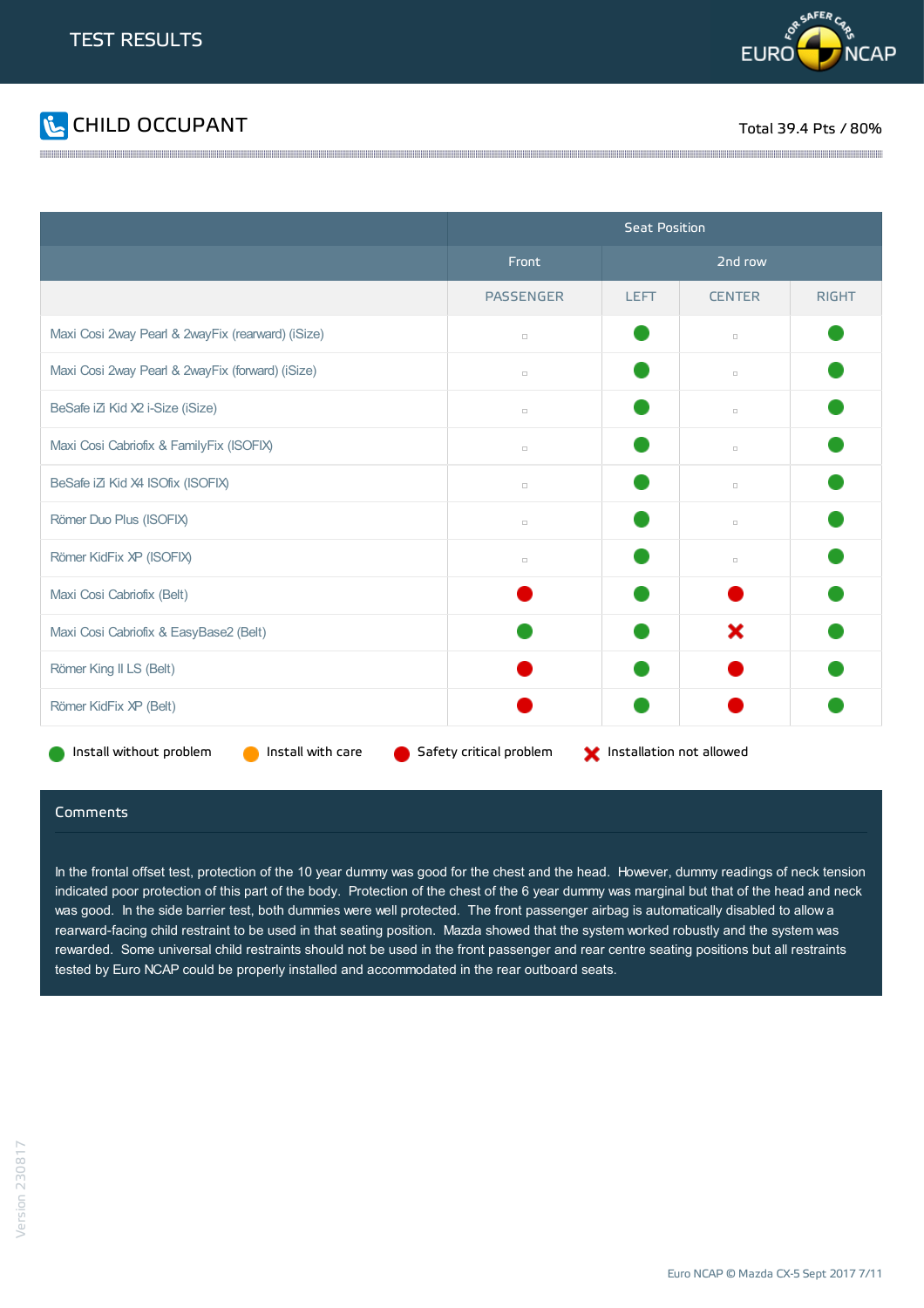



AEB Pedestrian 5.9 Pts

| <b>System Name</b>                        | <b>Advanced SCBS</b>            |                                                                               |
|-------------------------------------------|---------------------------------|-------------------------------------------------------------------------------|
| <b>Type</b>                               |                                 | Auto-Brake with Forward Collision Warning                                     |
| <b>Operational From</b>                   |                                 | $10$ Km/h                                                                     |
| Additional Information                    |                                 | Defaults on for every journey; operates above 40km/h and in low ambient light |
| PERFORMANCE                               |                                 |                                                                               |
|                                           | <b>Autobrake Function</b>       |                                                                               |
|                                           | Avoidance                       | Mitigation                                                                    |
| Running Adult crossing from Farside       | Collision avoided up to 50 km/h | Impact mitigated up to 60 km/h                                                |
| Walking Adult crossing from Nearside -25% | Collision avoided up to 45 km/h | Impact mitigated up to 60 km/h                                                |
| Walking Adult crossing from Nearside -75% | Collision avoided up to 60 km/h |                                                                               |
|                                           |                                 |                                                                               |

### Comments

The bonnet provided good or adequate protection to the head of a struck pedestrian over most of its surface. The bumper provided good protection to pedestrians' legs while the front of the bonnet showed mixed result in Euro NCAP's tests. The autonomous emergency braking system can detect pedestrians as well as other vehicles. In tests of this functionality, the system performed well, nearly gaining full points with collisions avoided in almost every test scenario.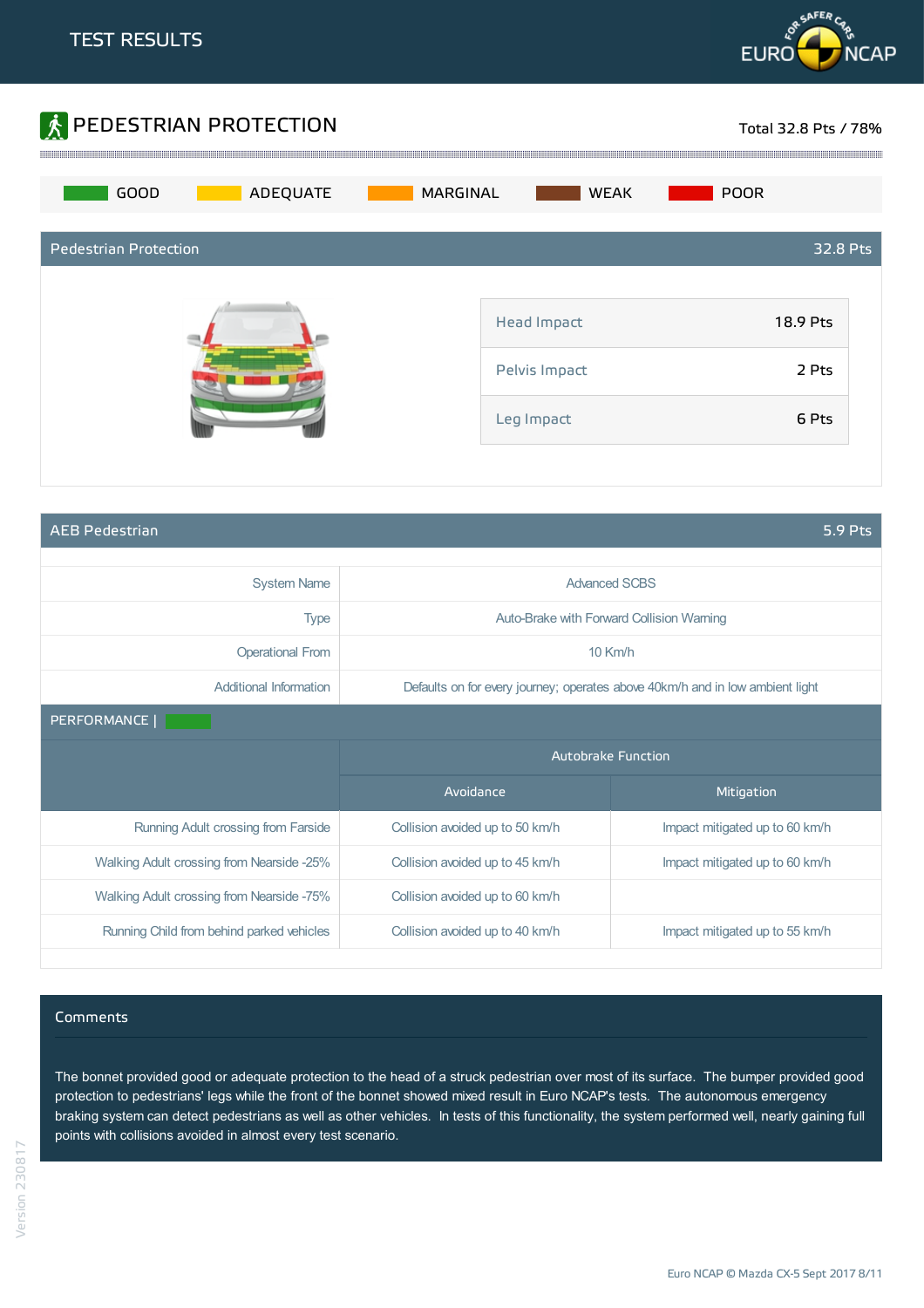

| <b>UVSIGHT VALLIC TIME</b>             |                                                              |
|----------------------------------------|--------------------------------------------------------------|
| Speed Limit Information Function   N/A |                                                              |
| Warning Function   Manually set        |                                                              |
|                                        | Speed Limitation Function   Manually set (accurate to 5km/h) |

## Seat Belt Reminder 3 Pts

| Applies To |                    | All seats          |                   |
|------------|--------------------|--------------------|-------------------|
| Warning    | <b>Driver Seat</b> | front passenger(s) | rear passenger(s) |
| Visual     |                    |                    |                   |
| Audible    |                    |                    |                   |
|            |                    |                    |                   |

Pass **C** Fail — Not available

## Lane Support 0 Pts

| Operational From   0 km/h    |  |
|------------------------------|--|
| PERFORMANCE                  |  |
| LDW Confirmation Test   Fail |  |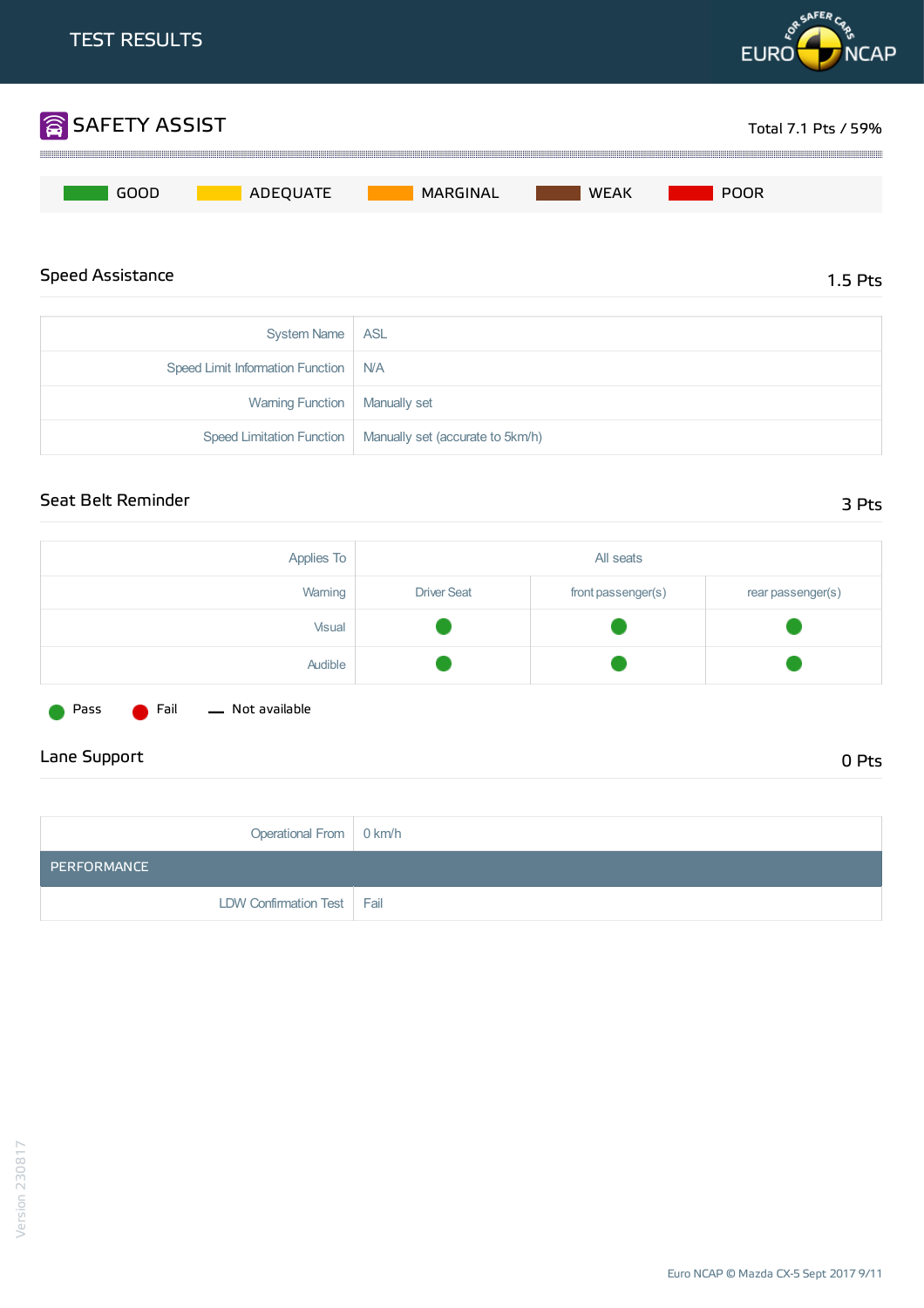# SAFETY ASSIST TOTAL TO A SERVE TO A SERVE TO A SERVE TO A SERVE TO A SERVE TO A SERVE TO A SERVE TO A SERVE TO A SERVE TO A SERVE TO A SERVE TO A SERVE TO A SERVE TO A SERVE TO A SERVE TO A SERVE TO A SERVE TO A SERVE TO A

**PREAFERC** 

**EURO** 

## AEB Interurban 2.6 Pts

**NCAP** 

| <b>System Name</b>               | <b>ADVANCED SCBS</b>                                       |                                                                  |  |
|----------------------------------|------------------------------------------------------------|------------------------------------------------------------------|--|
| <b>Type</b>                      |                                                            | Forward Collision Warning with Auto-Brake                        |  |
| <b>Operational From</b>          |                                                            | $10$ Km/h                                                        |  |
| <b>Additional Information</b>    |                                                            | Default On                                                       |  |
| PERFORMANCE                      |                                                            |                                                                  |  |
| <b>Operational Speed</b>         | 10-80 Km/h                                                 | 10-80 Km/h                                                       |  |
|                                  | Autobrake Function Only                                    | Driver reacts to warning                                         |  |
| Approaching a stationary car     | See AEB City                                               | Crash avoided up to 70km/h.<br>Crash speed reduced up to 80km/h. |  |
| Approaching a slower moving car  | Crash avoided up to 70km/h.<br>Crash avoided up to 80km/h. |                                                                  |  |
|                                  | FOLLOWING A CAR AT SHORT DISTANCE                          |                                                                  |  |
| Car in front brakes gently       | Avoidance                                                  | Avoidance                                                        |  |
| Car in front brakes harshly      | Mitigation                                                 | Mitigation                                                       |  |
| FOLLOWING A CAR AT LONG DISTANCE |                                                            |                                                                  |  |
| Car in front brakes gently       | Avoidance                                                  | Avoidance                                                        |  |
| Car in front brakes harshly      | Avoidance                                                  | Avoidance                                                        |  |

the contract of the contract of the contract of the contract of the contract of the contract of the contract of

### **Comments**

The CX-5's standard-fit autonomous emergency braking system works at highway speeds and performed well in tests of this functionality, with all collisions avoided or mitigated. The vehicle has a seatbelt reminder for the front and rear seats and a speed assistance system as standard. A lane assistance system is an option and not included in this assessment.